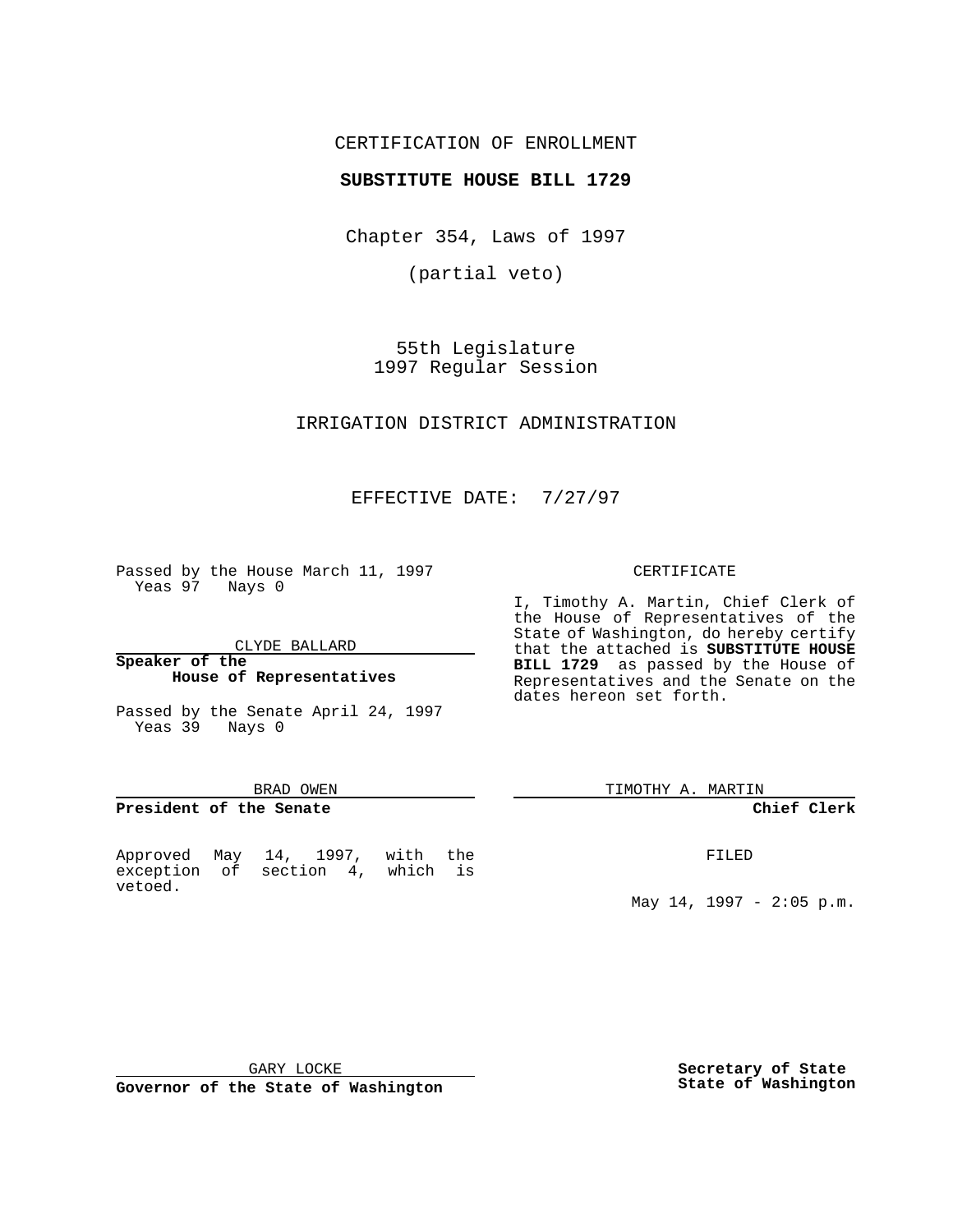# **SUBSTITUTE HOUSE BILL 1729** \_\_\_\_\_\_\_\_\_\_\_\_\_\_\_\_\_\_\_\_\_\_\_\_\_\_\_\_\_\_\_\_\_\_\_\_\_\_\_\_\_\_\_\_\_\_\_

\_\_\_\_\_\_\_\_\_\_\_\_\_\_\_\_\_\_\_\_\_\_\_\_\_\_\_\_\_\_\_\_\_\_\_\_\_\_\_\_\_\_\_\_\_\_\_

Passed Legislature - 1997 Regular Session

### **State of Washington 55th Legislature 1997 Regular Session**

**By** House Committee on Agriculture & Ecology (originally sponsored by Representatives Chandler, Schoesler, Grant and Linville)

Read first time 02/26/97.

1 AN ACT Relating to the administration of irrigation districts; 2 amending RCW 87.03.051, 87.03.435, and 87.03.560; and adding a new 3 section to chapter 87.03 RCW.

4 BE IT ENACTED BY THE LEGISLATURE OF THE STATE OF WASHINGTON:

5 **Sec. 1.** RCW 87.03.051 and 1985 c 66 s 2 are each amended to read 6 as follows:

 In districts with less than two hundred thousand acres, a person eighteen years old, being a citizen of the United States and a resident of the state and who holds title or evidence of title to assessable land in the district or proposed district shall be entitled to vote 11 therein, and to be recognized as an elector. A ((domestic)) 12 corporation, general partnership, limited partnership, limited liability company, or other legal entity formed pursuant to the laws of 14 the state of Washington or qualified to do business in the state of Washington owning land in the district shall be recognized as an elector. As used in this section, "entity" means a corporation, general partnership, limited partnership, limited liability company, or other legal entity formed pursuant to the laws of the state of Washington or qualified to do business in the state of Washington.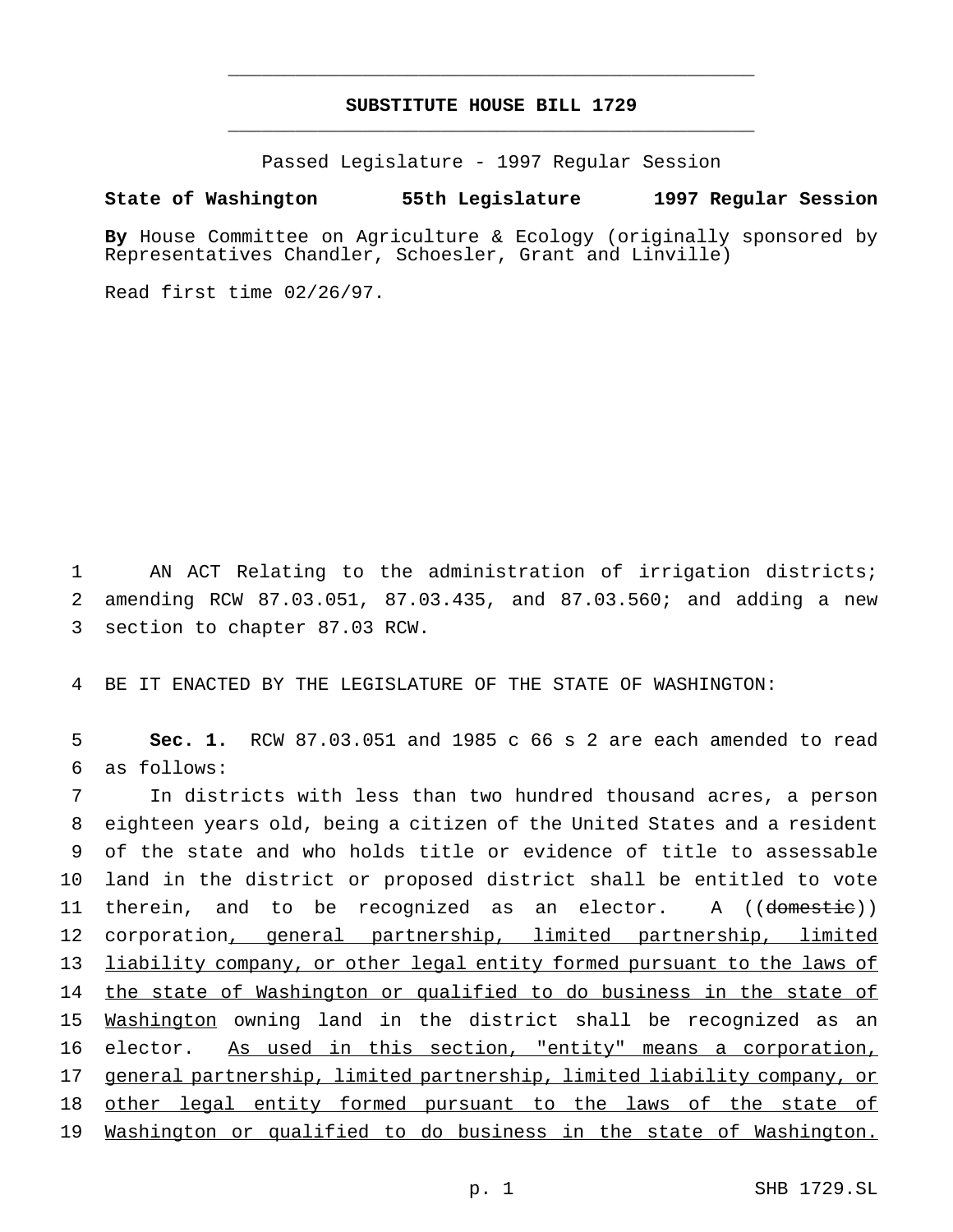"Ownership" shall mean the aggregate of all assessable acres owned by an elector, individually or jointly, within one district. Voting rights shall be allocated as follows: Two votes for each five acres of assessable land or fraction thereof. No one ownership may accumulate more than forty-nine percent of the votes in one district. If assessments are on the basis of shares instead of acres, an elector shall be entitled to two votes for each five shares or fraction thereof. The ballots cast for each ownership of land or shares shall be exercised by common agreement between electors or when land is held as community property, the accumulated votes may be divided equally between husband and wife. Except for community property ownership, in the absence of the submission of the common agreement to the secretary of the district at least twenty-four hours before the opening of the polls, the election board shall recognize the first elector to appear on election day as the elector having the authority to cast the ballots for that parcel of land for which there is more than one ownership interest. A majority of the directors shall be residents of the county or counties in which the district is situated and all shall be electors of the district. If more than one elector residing outside the county or counties is voted for as director, only that one who receives the highest number of votes shall be considered in ascertaining the result 22 of the election. An agent of ((a domestic corporation)) an entity owning land in the district, duly authorized in writing, may vote on 24 behalf of the ((corporation)) entity by filing with the election 25 officers his or her instrument of authority. An elector resident in 26 the district shall vote in the precinct in which he or she resides, all others shall vote in the precinct nearest their residence. No director 28 shall be qualified to take or retain office unless (( $he$ )) the director holds title or evidence of title to land within the district.

 NEW SECTION. **Sec. 2.** A new section is added to chapter 87.03 RCW to read as follows:

 No irrigation district, its directors, officers, employees, or agents operating and maintaining irrigation works for any purpose authorized by law, including the production of food for human consumption and other agricultural and domestic purposes, is liable for damages to persons or property arising from the disposal of sewage and waste discharged by others into the irrigation works pursuant to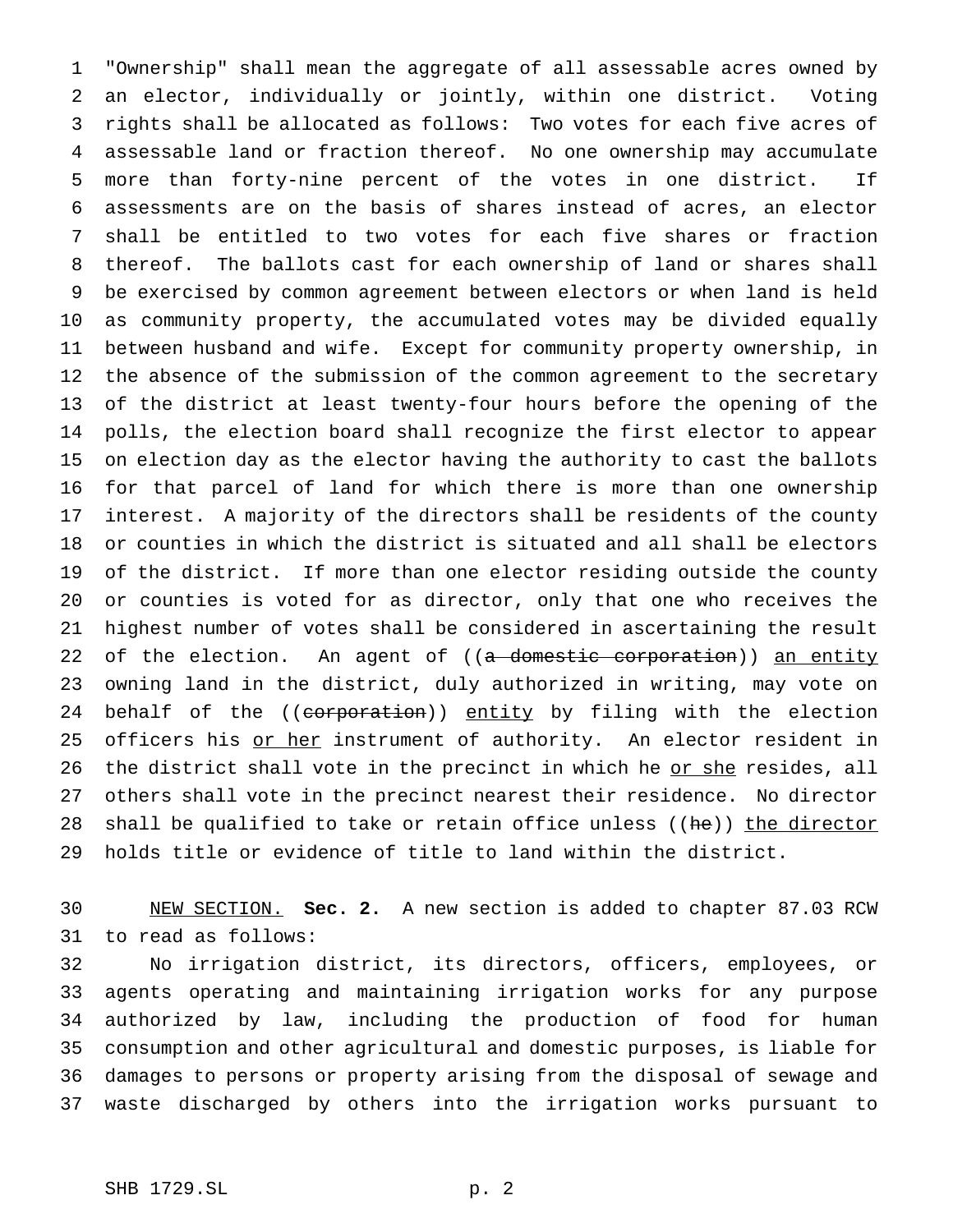federal or state statutes, rules, or regulations permitting the discharge.

 **Sec. 3.** RCW 87.03.435 and 1990 c 39 s 1 are each amended to read as follows:

 (1) ((Any person to whom a contract may have been awarded for the construction of a canal or any of the works of the district, or any portion thereof, or for the furnishing of labor or material, shall enter into a bond with good and sufficient sureties, to be approved by 9 the board of directors, payable to the district for its use, for at least twenty-five percent of the amount of the contract price, conditioned for the faithful performance of said contract, and with 12 such further conditions as may be required by law in the case of 13 contracts for public work, and as may be required by resolution of the board. All works shall be done under the direction and to the 15 satisfaction of the engineer of the district, and be approved by the 16 board.)) Except as provided in subsections (2) and (3) of this section and RCW 87.03.436, whenever in the construction of the district canal or canals, or other works, or the furnishing of materials therefor, the board of directors shall determine to let a contract or contracts for the doing of the work or the furnishing of the materials, a notice calling for sealed proposals shall be published. The notice shall be published in a newspaper in the county in which the office of the board is situated, and in any other newspaper which may be designated by the board, and for such length of time, not less than once each week for two weeks, as may be fixed by the board. At the time and place appointed in the notice for the opening of bids, the sealed proposals shall be opened in public, and as soon as convenient thereafter, the board shall let the work or the contract for the purchase of materials, either in portions or as a whole, to the lowest responsible bidder, or the board may reject any or all bids and readvertise, or may proceed to 31 construct the work under its own superintendence. All work shall be done under the direction and to the satisfaction of the engineer of the 33 district, and be approved by the board. The board of directors may 34 require bidders submitting bids for the construction or maintenance for 35 any of the works of the district, or for the furnishing of labor or material, to accompany their bids by a deposit in cash, certified 37 check, cashier's check, or surety bond in an amount equal to five percent of the amount of the bid and a bid shall not be considered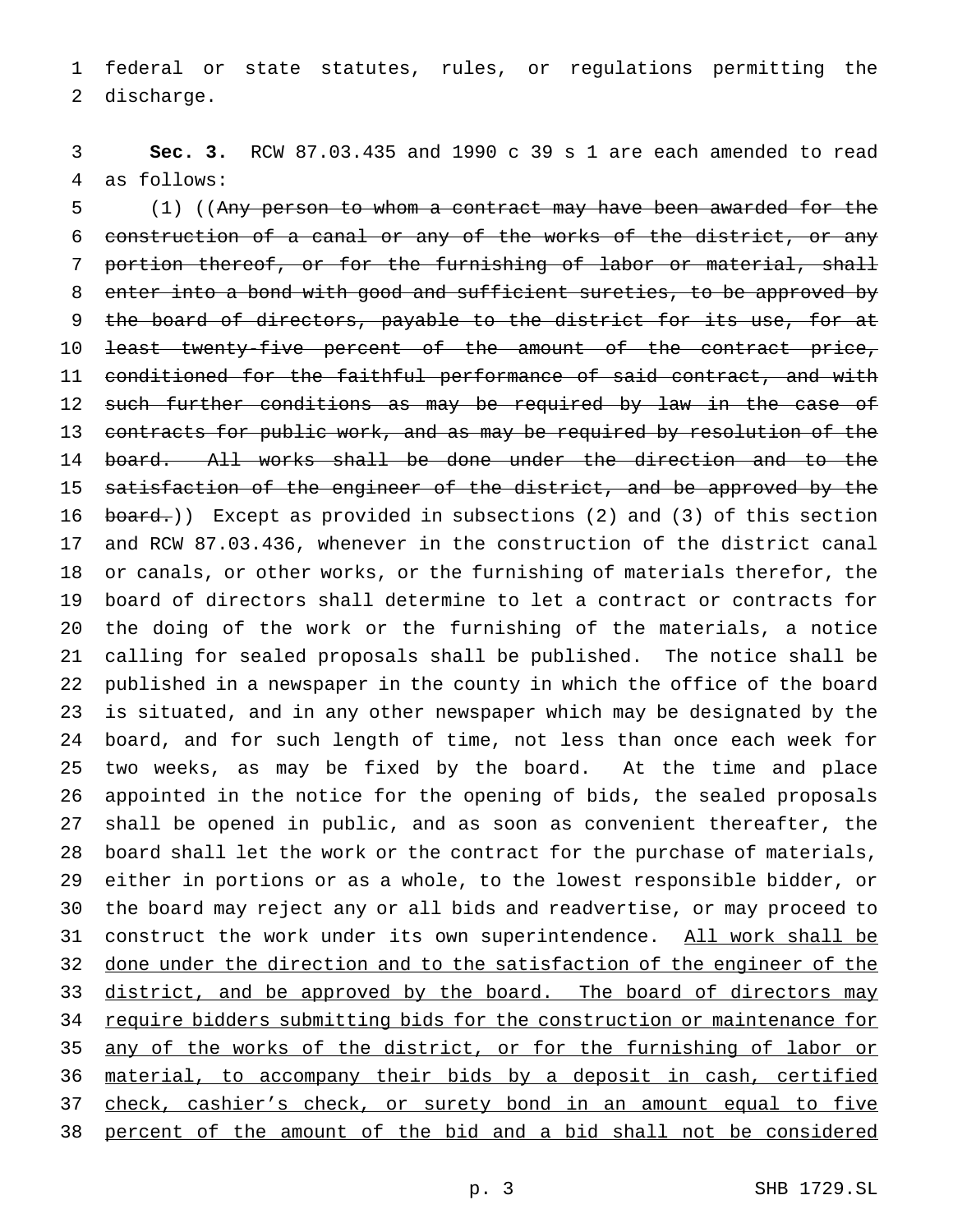1 unless the deposit is enclosed with it. If the contract is let, then all the bid deposits shall be returned to the unsuccessful bidders. 3 The bid deposit of the successful bidder shall be retained until a 4 contract is entered into for the purchase of the materials or doing of such work, and a bond given to the district in accordance with chapter 39.08 RCW for the performance of the contract. The performance bond shall be conditioned as may be required by law and as may be required 8 by resolution of the board, with good and sufficient sureties 9 satisfactory to the board, payable to the district for its use, for at 10 least twenty-five percent of the contract price. If the successful 11 <u>bidder fails to enter into a contract and furnish the necessary bond</u> 12 within twenty days from the award, exclusive of the day of the award, the bid deposit shall be forfeited to the district and the contract may then be awarded to the second lowest bidder.

 (2) The provisions of this section in regard to public bidding shall not apply in cases where the board is authorized to exchange bonds of the district in payment for labor and material.

(3) The provisions of this section do not apply:

 (a) In the case of any contract between the district and the United States;

 (b) In the case of an emergency when the public interest or property of the district would suffer material injury or damage by delay, upon resolution of the board of directors or proclamation of an official designated by the board to act for the board during such emergencies. The resolution or proclamation shall declare the existence of the emergency and recite the facts constituting the emergency; or

 (c) To purchases which are clearly and legitimately limited to a single source of supply or to purchases involving special facilities, services, or market conditions, in which instances the purchase price may be best established by direct negotiation.

 \*Sec. 4. RCW 87.03.560 and 1889-90 <sup>p</sup> <sup>694</sup> <sup>s</sup> <sup>48</sup> are each amended to read as follows:

 The holder or holders of title, or evidence of title, representing 35 one-half or more of any body of lands ((adjacent to the boundary of an 36 irrigation district, which are contiguous and which, taken together, 37 constitute one tract of land, ) may file with the board of directors of 38 ((said)) an irrigation district a petition in writing, praying that the